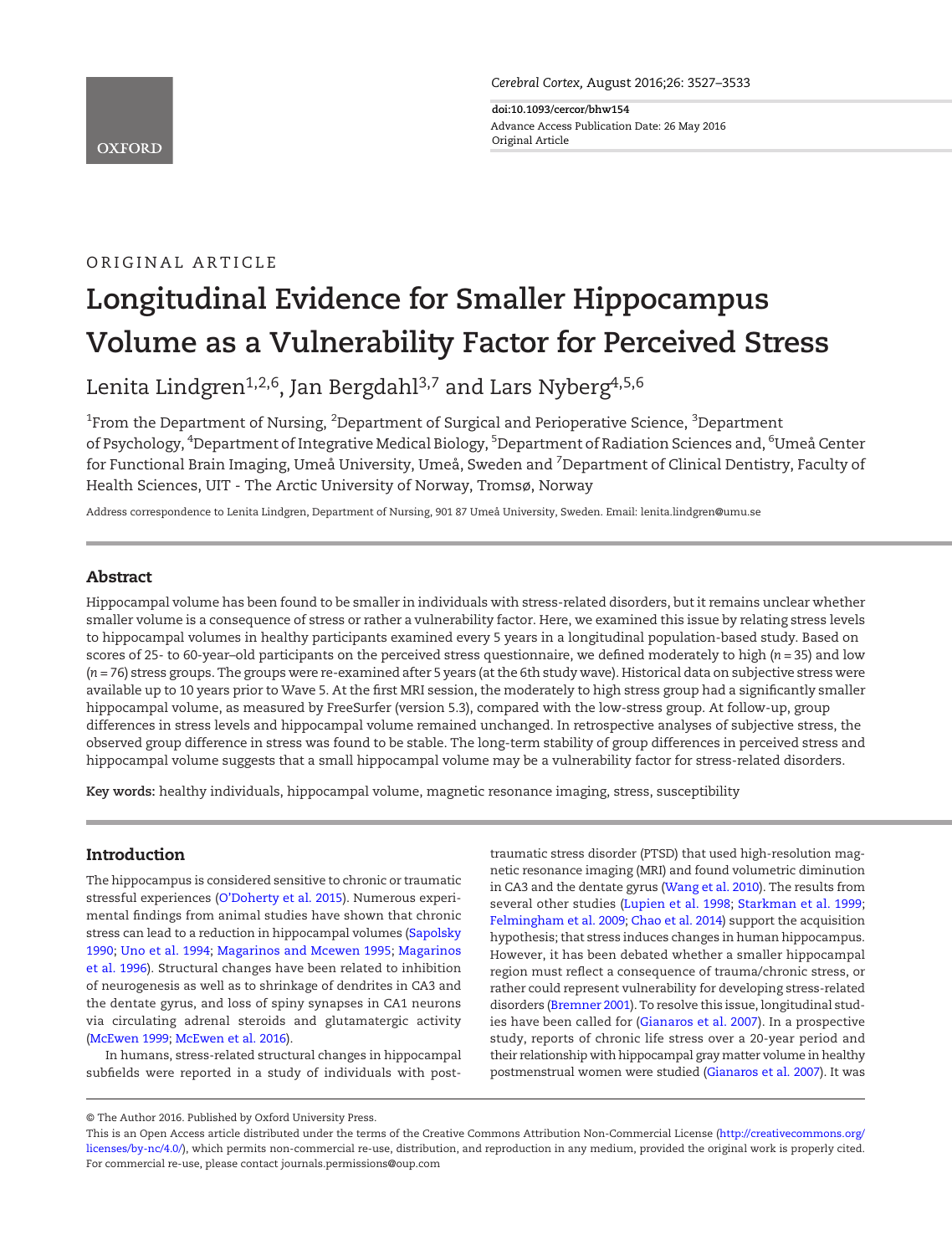<span id="page-1-0"></span>found that chronic life stress predicted lower hippocampal volume. However, longitudinal assessme[nt](#page-5-0) [of](#page-5-0) [regional](#page-5-0) brai[n](#page-5-0) [vo](#page-5-0)lumes was not conducted, so the authors could not exclude the possibility that changes in hippocampal volume preceded indi[vidual](#page-5-0) [differences](#page-5-0) [in](#page-5-0) [stress](#page-5-0) [perception](#page-5-0) [over](#page-6-0) [time](#page-6-0) [\(Giana](#page-6-0)ros et al. 2007). There are indeed some study results indicating that a small hippocampal volume might precede pathological stress reactions (Gilbertson et al. 2002; Kremen et al. 2012; van Rooij et al. 2015). In a study of identical twin pairs discordant for trauma exposure, it wa[s](#page-5-0) [found](#page-5-0) [that](#page-5-0) [the](#page-5-0) [twin](#page-5-0) [w](#page-5-0)ho developed PTSD symptoms as well as his identical twin (not exposed to trauma) had lower hippocampal volume compared with the trauma-exposed twin without PTSD symptoms (Gilbertson et al. 2002). Thus, rather than being a consequence of a traumatic or stressful experience, reduced hippocampal volume may be a vulnerability factor for developing stress-related disorders.

In the present study, we evaluated whether individuals with moderately to high perceived stress levels had smaller hippocampal volumes than individuals experiencing lower levels of stress. Furthermore[,](#page-5-0) [we](#page-5-0) [related](#page-5-0) [perceiv](#page-5-0)ed stress levels to retrospective reports on stress as well as to changes in hippocampal volume over time. Although prospective assessment of chronic life stress has been reported (Gianaros et al. 2007), to the best of our knowledge, n[o](#page-6-0) [prior](#page-6-0) [study](#page-6-0) [evaluated](#page-6-0) [changes](#page-6-0) [in](#page-6-0) [p](#page-6-0)erc[eived](#page-6-0) [stress](#page-6-0) [and](#page-5-0) [hippocampal](#page-5-0) [volume](#page-5-0) [over](#page-5-0) [a](#page-5-0) [perio](#page-5-0)d of several years. Based on findings of cumulative depression and PTSD-related hippocampal volume loss (Sheline et al. 1999; Videbech and Ravnkilde 2004; Felmingham et al. 2009; Chao et al. 2014), we predicted that group differences in hippocampal volume would be magnified over time if driven by high perceived stress over time, whereas no magnification of volume differences over time would be more consistent with stable individual differences.

#### Materials and Methods

#### [Study Pop](#page-6-0)ulation

A nonclinical population-based sample was used for the longitudinal study of various parameters of health, memory, and aging (Nilsson et al. 1997). The present study is based on four time points of the Betula study: 1998–2000 (T3), 2003–2005 (T4), 2008– 2010 (T5), and 2012–2014 (T6). At each time point, partici[pants](#page-5-0) under[went](#page-6-0) [a](#page-6-0) [health](#page-6-0) [exam](#page-6-0)ination, blood sampling, and answered several questionnaires. In addition, at T5 and T6 the participants underwent an MRI examination (for further descriptions of the Betula study, see Nilsson et al. 1997). The Regional Ethical Vetting Board at Umea University approved this study (approval no. 97–173 and 08–132M). Written informed consent was obtained from all participants.

Participants were included and excluded as indicated in Table 1. First, we identified participants with available data of the perceived stress quest[ionnaire](#page-5-0) [\(PSQ\)](#page-5-0) [at](#page-5-0) [T5](#page-5-0) ( $n = 1141$ , Subgroup A). Then, we only included participants from Subgroup A with available MRI data at T5 and T6 ( $n = 218$ ; Subgroup B). According to normative data reported by Bergdahl and Bergdahl (2002), <5% of individuals over 60 years old perceive moderately to high stress levels (defined as PSQ >0.34). This was in line with the present study, in which only 11% of the participants over 60 years of age perceived moderately to high stress levels. There was a significant difference in PSQ scores between individuals >60 ( $n = 107$ ) and  $\leq 60$  ( $n = 111$ ) years [mean PSQ index for those over 60 = 0.17; mean PSQ index for those under 60 = 0.28;  $t_{(216)} = 6.21$  P < 0.001]. Individuals >60 years of age were therefore excluded from further analyses, leaving 111 participants (age 25–60) for inclusion (Subgroup C). Finally, in order to evaluate early markers of perceived stress, we included participants from Subgroup C with available data at T3 and T4 ( $n = 67$ ; Subgroup D) (Table 1). Thus, only data for Subgroups C and D are presented in the result section.

#### Assessment of Background Variables

A health questionnaire was used for background variables such as sex, age, and years of education and were completed at home before the testing period by th[e](#page-6-0) [participants.](#page-6-0) Episodic memory was measured by a composite of 5 tasks; the score can range from 0 to 76 with higher scores indicating better episodic memory. The procedure is fully described in Nilsson et al. (1[997\).](#page-6-0) [A](#page-6-0) [Self-Re](#page-6-0)port Depression Scale (CES) was used to evaluate depression (Cronbach's  $\alpha$  0.85–0.90). The total score ranges from 0 to 60, and a CES-D score ≥16 is considered to be of clinical relevance (Radloff 1977). To evaluate sleeping problems, the Karolinska Sleep Questionnaire (KSQ) was used. In a population stud[y](#page-6-0) [of](#page-6-0) [adults,](#page-6-0) [three](#page-6-0) [K](#page-6-0)SQ dimensions were identified: poor sleep qu[ali](#page-2-0)ty  $M = 1.58$  (SD = 1.03), nonrestorative sleep  $M = 1.47$  $(SD = 1.04)$ , and sleep apnea  $M = 0.74$   $(SD = 0.88)$  (Cronbach's  $\alpha$  = 0.73-0.87) (Nordin et al. 2013). Background variables are presented in Table 2.

#### Assessment of Perceived Stress Levels

To measure general perceived stress, the P[SQ](#page-5-0) [was](#page-5-0) [adm](#page-5-0)inistered at [T4,](#page-5-0) [T5,](#page-5-0) [and](#page-5-0) [T6.](#page-5-0) [The](#page-5-0) [PSQ](#page-5-0) [is](#page-5-0) [a](#page-5-0) [se](#page-5-0)lf-assessment-based instrument for recording subjective perceived stress and has been found to have high validity and reliability (Cronbach's  $\alpha$  > 0.90) (Levenstein et al. 1993; Bergdahl and Bergdahl 2002). The PSQ is a 30-item [questionnaire](#page-5-0) [and](#page-5-0) the items are scored from 1 to 4. A PSQ index, varying from 0 (lowest level of perceived stress) to 1 (highest level of perceived stress), was derived from the total score (Bergdahl and Bergdahl 2002). In addition, at T3, T4, T5, and T6 the participants rated how stressed they felt in general on a scale from 0 (not stressed) to 10 (very stressed). The scores on

Table 1 Overview of the inclusion/exclusion process. Data from Subgroups C and D were used for the analyses in the present study

| Subgroup                                                         | n    | F/M%  | Age T5 M (SD) | T5 PSQ index M (SD) | Description of subgroups                                                       |
|------------------------------------------------------------------|------|-------|---------------|---------------------|--------------------------------------------------------------------------------|
| A.T5 and PSQ                                                     | 1141 | 54/46 | 63.2(14.5)    | 0.22(0.14)          | Entire cohort                                                                  |
| B.T5, T6, PSQ and MRI                                            | 218  | 47/53 | 60.2(12.5)    | 0.23(0.15)          | Participants with available PSQ MRI data at T5<br>and T6, before age exclusion |
| C.T5, T6, PSQ and MRI $\leq 60$                                  | 111  | 43/57 | 50.8(10.6)    | 0.28(0.16)          | Participants included after excluding those older<br>than 60 years at T5       |
| D.T5, T6, PSQ and MRI $\leq 60$ with<br>stress data at T3 and T4 | 67   | 40/60 | 57.5(2.5)     | 0.26(0.15)          | Participants with early markers of perceived<br>stress at T3 and T4            |

PSQ, perceived stress questionnaire; T, time point; MRI, magnetic resonance imaging; F, female; M, male.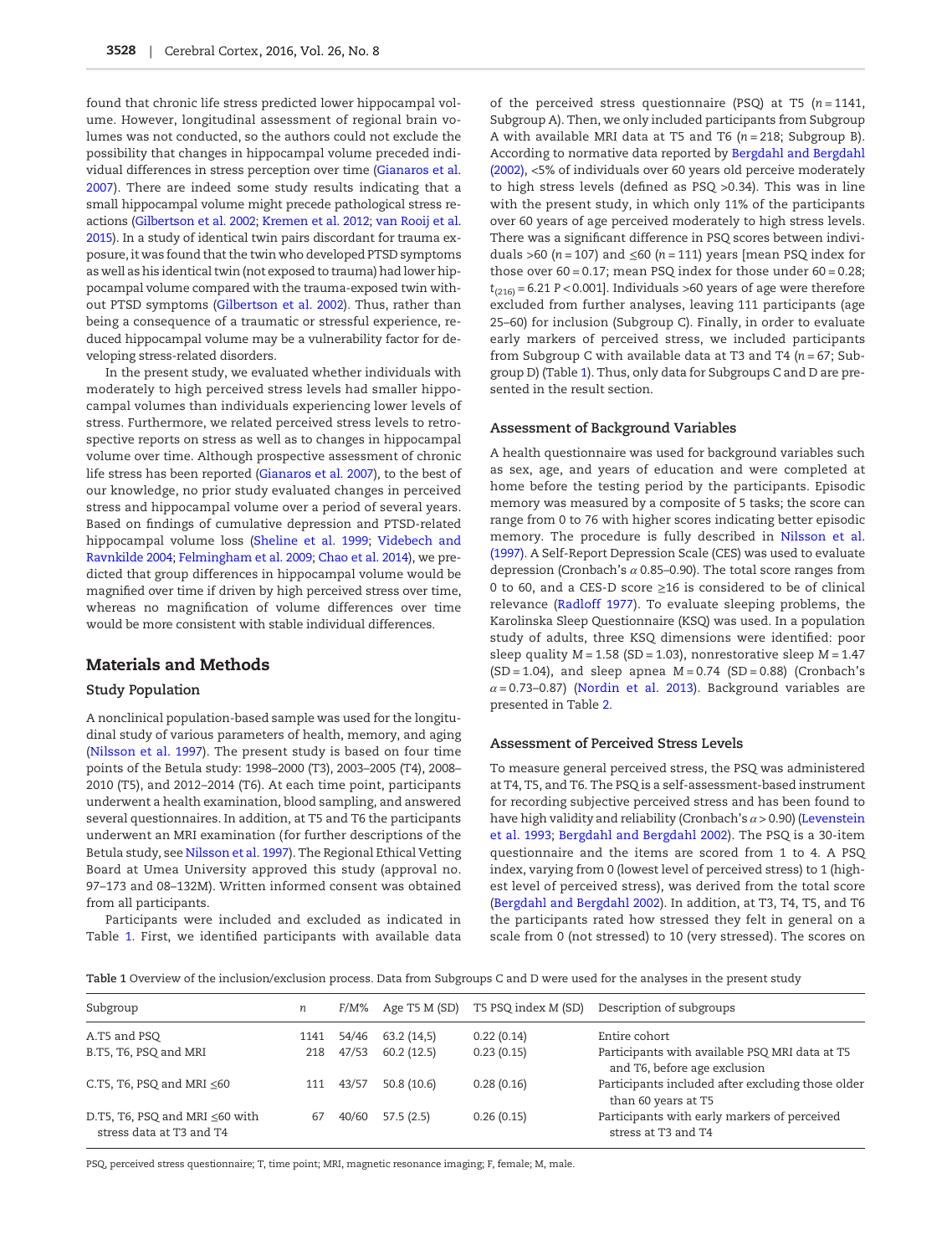|                        |         | Low PSQ index <0.34 at T5 |      | Moderately to high PSQ index > 0.34 at T5 |      |      | P                      |
|------------------------|---------|---------------------------|------|-------------------------------------------|------|------|------------------------|
|                        | n       | Mean                      | SD   | $\boldsymbol{n}$                          | Mean | SD   |                        |
| Age                    | 76      | 51.5                      | 10.4 | 35                                        | 49.3 | 11.0 | 0.31 <sup>a</sup>      |
| Sex (female/male)      | (31/45) |                           |      | (17/18)                                   |      |      | $0.54^{b}$             |
| Education (year)       | 76      | 14.1                      | 3.3  | 35                                        | 14.8 | 2.9  | 0.16 <sup>a</sup>      |
| EMC                    | 76      | 43.8                      | 8.2  | 35                                        | 45.4 | 7.6  | 0.33 <sup>c</sup>      |
| BMI                    | 76      | 26.0                      | 3.3  | 35                                        | 26.6 | 4.5  | 0.93 <sup>a</sup>      |
| <b>CES</b>             | 76      | 6.50                      | 5.43 | 35                                        | 13.0 | 7.06 | $< 0.001$ <sup>c</sup> |
| Poor sleep quality     | 76      | 1.28                      | 0.75 | 35                                        | 2.03 | 0.96 | 0.00 <sup>c</sup>      |
| Poor restorative sleep | 76      | 1.06                      | 0.68 | 35                                        | 1.94 | 1.06 | $< 0.001$ <sup>c</sup> |
| Sleep apnea            | 76      | 0.82                      | 1.10 | 35                                        | 0.90 | 1.27 | $0.91^{\circ}$         |
| PSQ index T4           | 48      | 0.24                      | 0.12 | 19                                        | 0.41 | 0.16 | $< 0.001^a$            |
| PSQ index T5           | 76      | 0.20                      | 0.09 | 35                                        | 0.47 | 0.10 | $< 0.001^a$            |
| PSQ index T6           | 76      | 0.21                      | 0.11 | 35                                        | 0.40 | 0.13 | $< 0.001^a$            |

<span id="page-2-0"></span>Table 2 Characteristics of participants in the low versus moderately to high PSQ groups

EMC, episodic memory composite; BMI, body mass index; CES, Self-Report Depression scale; poor sleep quality, poor restorative sleep and sleep apnea index from KSQ, Karolinska Sleep questionnaire; PSQ, perceived stress questionnaire. Variables are displayed as mean (SD).

a Students t-test.

 $\frac{b}{\chi^2}$  test.

<sup>c</sup>Mann-Whitney U test.

this stress scale have been shown to correlate with those from the PSQ scale (Ohman et al. 2007).

## Results

#### [Identifying](#page-5-0) [Moderate](#page-5-0)ly to High and Low-Stress Groups

#### Image Acquisition and Processing

Structural brain imaging was done within 285 days from the selfrated scales at T5 and within 46 days at T6. Structural brain imaging was performed on a 3-T General Electric scanner with a 32-channel head coil. High-resolution T1-weighted images were collected with a 3D fast spoiled gradient echo sequence using the following parameters: 180 slice[s](http://surfer.nmr.mgh.harvard.edu/) [with](http://surfer.nmr.mgh.harvard.edu/) [1](http://surfer.nmr.mgh.harvard.edu/) [mm](http://surfer.nmr.mgh.harvard.edu/) [thickness,](http://surfer.nmr.mgh.harvard.edu/) [T](http://surfer.nmr.mgh.harvard.edu/)R 8.2 ms, [TE](http://surfer.nmr.mgh.harvard.edu/) [3](http://surfer.nmr.mgh.harvard.edu/).2 ms, flip angle 12°, field of view 25 cm × 25 cm. For segmentation and parcellation of cortical and subcortical structures the FreeSurfer version 5.3 tool was used http://surfer.nmr.mgh. harvard.edu/. In brief, this processing includes motion correction and normalization of the structural T1 weighted images. A hybrid surface deformation procedure removes nonbrain tissue and transforms the images to Talairach space. Tesselation of gray and white matter [and](#page-5-0) [intensity](#page-5-0) [gr](#page-5-0)adients places the gray/white and gray/cerebrospinal fluid borders at the location where the [greatest](#page-6-0) [s](#page-6-0)hift in intensity defines the transition to other tissues. For further [description,](#page-6-0) [se](#page-6-0)e Dale et al. (1999). Images were automatically processed with the longitudinal stream in FreeSurfer (Reuter et al. 2012) and brain volumes were adjusted for total intracranial volume (Raz et al. 2005).

#### Statistical Analysis

The Kolmogorov–Smirnov test was used to test for normality and outliers were assessed by histograms and boxplots. Three outliers were identified for hippocampal volume and excluded. Group differences in demographic and clinical data were examined with Student's t-test, the Mann–Whitney U, and the  $\chi^2$ test. To ex[plore](#page-5-0) [main](#page-5-0) and interaction effects, mixed ANOVAs were conducted. A two-tailed  $\alpha$  level <0.05 was considered as significant. Multiple comparisons were corrected using the Bonferroni–Holm method (Holm 1979). The statistical analyses were performed with SPSS software (Version 22.0, SPSS, Inc., Chicago, IL, USA).

Participants' PSQ scores at T5 were dichotomized based on the Bergdahl and Bergdahl's (2002) cutoff, with low stress defined [as](#page-1-0) a PSQ index <0.34 and moderately to high stress as a PSQ index >0.34. Based on their PSQ ratings at the 5th test wave, at the time for the first MRI session, the participants (Subsample C in Table 1) were divided into a low and a moderately to high perceived stress group.

There were no group differences in self-reported stressrelated diseases, such as heart  $\left[\chi^2(1, n = 111) = 0.47, P = 0.492\right]$ , stroke  $[\chi^2(1,n=111)=2.16, P=0.141]$ , diabetes  $[\chi^2(1,n=111)=0.31,$ P = 0.577], tumor  $[\chi^2(1, n = 111) = 0.31, P = 0.57]$ , or psychiatric disease  $\left[ \chi^2(1, n = 111) \right] = 2.15$ , P = 0.142]. The participants mainly reported two different kinds of psychiatric diseases: exhaustion syndrome and depression. There were no significant differences in reported exhaustion syndrome  $\left[ \chi^2(1,\,n=111) \right] = 0.02, \, P = 0.584 \right]$ or depression  $\left[ \chi^2(1,\,n=111)=0.3.83,\,P=0.064 \right]$  between the low and moderately to high stress groups. There was no significant difference in use of antidepressants  $\left[\chi^2(1, n = 111) = 2.27, P = \right]$ 0.132], and antihypertensive medicine [ $\chi^2(1, n = 111) = 0.001$ , P = 0.974] between the two groups. Additional participants' characteristics are given in Table 2.

#### Perceived Stress Over Time

Figure 1 shows PSQ scores for the two groups measured 5 years before and 5 years after the point in time when the groups were defined (T5). As can be seen, the group separation was constant across this time period, with significant differences at both T4 [ $t_{(65)}$  = −5.03,  $P \le 0.001$ ], T5 [ $t_{(65)}$  = −10.91,  $P \le 0.001$ ] and T6  $[t_{(65)} = -7.63, P \le 0.001]$ . A mixed 2 × 3 within-between ANOVA showed a significant main effect of PSQ group  $[F_{1,65} = 90.12]$ , P < 0.001, partial  $\eta^2$  = 0.58], no main effect of time [F<sub>2,130</sub> = 0.82 P = 0.44[4,](#page-3-0) partial  $\eta^2$  = 0.02], and an interaction between PSQ group and time  $[F_{2,130} = 4.05, P = 0.022,$  partial  $\eta^2 = 0.11$ ]. The latter interaction reflected some dynamic changes over time, but as shown in Figure 1, the group difference in PSQ ratings remained present over a decade.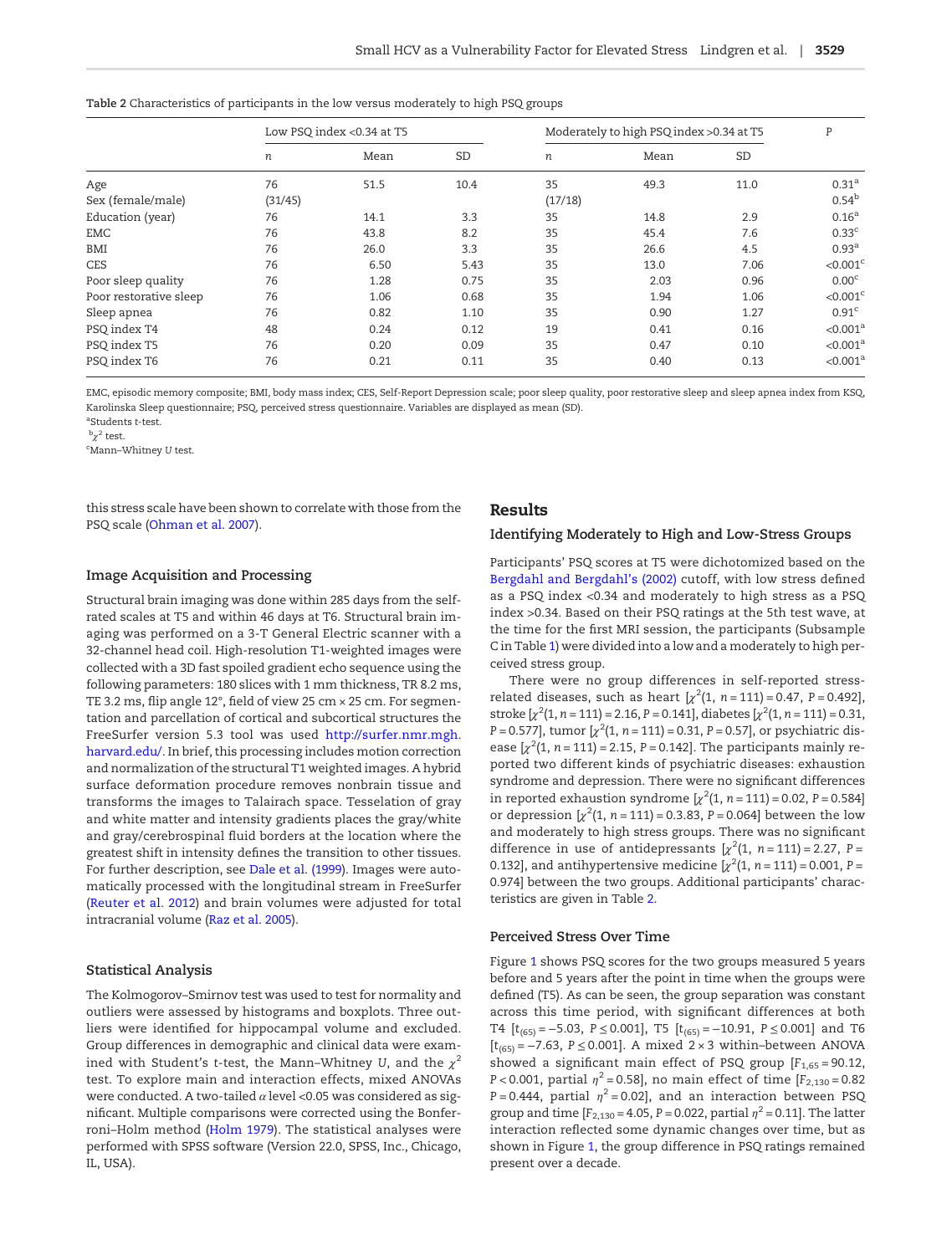<span id="page-3-0"></span>

Figure 1. Stability in group differences in PSQ levels over a decade. The moderately to high PSQ group rated PSQ levels significant higher than the low PSQ group at all three test waves. The groups showed stable PSQ levels (moderately to high PSQ group >0.34 and low PSQ group <0.34) across time points. The dashed lines reflect the mean over time points for each group.



Figure 2. Rated stress levels over a 15-year period for the low and moderately to high PSQ groups as defined at T5. The moderately to high group constantly rated general stress significantly higher at all time points compared with the low PSQ group

Stability in perceived stress was further underscored by the stress ratings over 15 years (Fig. 2). Stress levels were rated on a scale ranging from 0 to 10 at T3–T6, allowing markers of perceived stress to be examined over a decade prior to MRI at T5. The perceived general stress ratings correlated significantly with PSQ ratings (n = 67; T4 r = 0.71, P < 0.001; T5 r = 0.53, P < 0.001; T6 r = 0.61, P < 0.001). The same trend observed for the PSQ levels could be seen in the general stress ratings, such that the moderately to high PSQ group constantly rated higher stress levels compared with the low PSQ group. Note that the final stress rating for the moderately to high group was higher than that for the low-stress group 15 years earlier. A Mann–Whitney U test revealed differences in perceived general stress ratings between the two PSQ groups at T3–T6; after Bonferroni–Holm multiple corrections the differences were significant at all time points (T3, U = 244, P = 0.003; T4, U = 281,  $P = 0.014$ ; T5,  $U = 194$ ,  $P < 0.001$ ; T6,  $U = 228$ ,  $P = 0.001$ ).

## Differences in Hippocampal Volume Between Moderately to High- and Low-Stress Groups

Individuals with moderately to high perceived stress levels at T5 showed significantly smaller total  $[t_{(109)} = 2.09, P = 0.039]$ 



Figure 3. The moderately to high PSQ group had significant smaller total hippocampal volume at both T5 and T6 compared with the low PSQ group. However, no significant changes in total hippocampal volume over a 5-year period in either group could be found.

hippocampal volumes compared with individuals with low perceived stress levels. Corresponding cross-sectional differences in hippocampal volumes were observed between moderately to high and low PSQ groups at T6, [tot HCV,  $t_{(109)} = 2.32$ , P = 0.022].

A  $2 \times 2$  (group by time) mixed between–within ANOVA was used to investigate changes in total hippocampal volume over time in the moderately to high and low PSQ groups (Fig. 3). The results showed a significant main effect of group  $[F_{1,109} = 4.94,$ P = 0.028 partial  $\eta^2$  = 0.04], but no main effect of time [ $F_{1,109}$  = 3.35,  $P = 0.07$ , partial  $\eta^2 = 0.03$ ] and critically no interaction between group and time  $[F_{1,109} = 1.26, P = 0.264,$  partial  $\eta^2 = 0.01$ . Thus, there was a group difference in total hippocampal volume but no group difference in volume change over time.

[We](#page-6-0) [examined](#page-6-0) [if](#page-6-0) [there](#page-6-0) [were](#page-6-0) [a](#page-6-0)ny differences between change in right and left hippocampal volume over time, as some studies indicate more marked effects for the right than the left hippocampus (Videbech and Ravnkilde 2004). For right hippocampal volume, a significant main effect of group  $[F_{1,109} = 6.72, P = 0.011,$ partial  $\eta^2$  = 0.06] was seen along with no main effect of time  $[F_{1,109} = 2.23, P = 0.138,$  partial  $\eta^2 = 0.02$  or interaction effect  $[F_{1,109}$ = 1.08, P = 0.302, partial  $\eta^2$  = 0.01]. In the left hippocampus a similar but nonsignificant trend was seen as for the right hippocampus; main effect of group  $[F_{1,109} = 2.60, P = 0.11,$  partial  $\eta^2 = 0.02$ ], time  $[F_{1,109} = 2.34, P = 0.129,$  partial  $\eta^2 = 0.02$ ], and interaction  $[F_{1,109} = 0.65]$ , P = 0.442, partial  $\eta^2 = 0.006$ ]. A three-way ANOVA was run to examine the effect of low and moderately to high PSQ and time across the left and right hippocampal volume (Fig. 4). The three-way interaction was nonsignificant  $[F_{1,327} =$ 0.013,  $P = 0.911$ ].

## Discussion

In this article, we identified individuals who experienced low or moderately to high subjective stress. Our longitudinal data revealed that individuals in the moderately to high PSQ group over a 15-year period constantly rated higher stress levels compared with individuals in the low PSQ group. Individuals in the moderately to high PSQ group had significantly smaller hippocampal volumes compared w[ith](#page-5-0) [those](#page-5-0) [reporting](#page-5-0) [low](#page-5-0) levels of [stress.](#page-6-0) [This](#page-6-0) finding is [in](#page-5-0) [line](#page-5-0) [with](#page-5-0) [results](#page-5-0) [f](#page-5-0)r[om](#page-6-0) [numero](#page-6-0)us empir[ical](#page-5-0) [studie](#page-5-0)s [and](#page-5-0) [meta-analyses](#page-5-0) [of](#page-6-0) [hippocampal](#page-6-0) [volume](#page-6-0)s in indi[viduals](#page-6-0) [wi](#page-6-0)th depression and PTSD (Gilbertson et al. 2002; Videbech and Ravnkilde 2004; Kitayama et al. 2005; Smith 2005; Dedovic et al. 2010; Kremen et al. 2012; O'Doherty et al. 2015; van Rooij et al. 2015).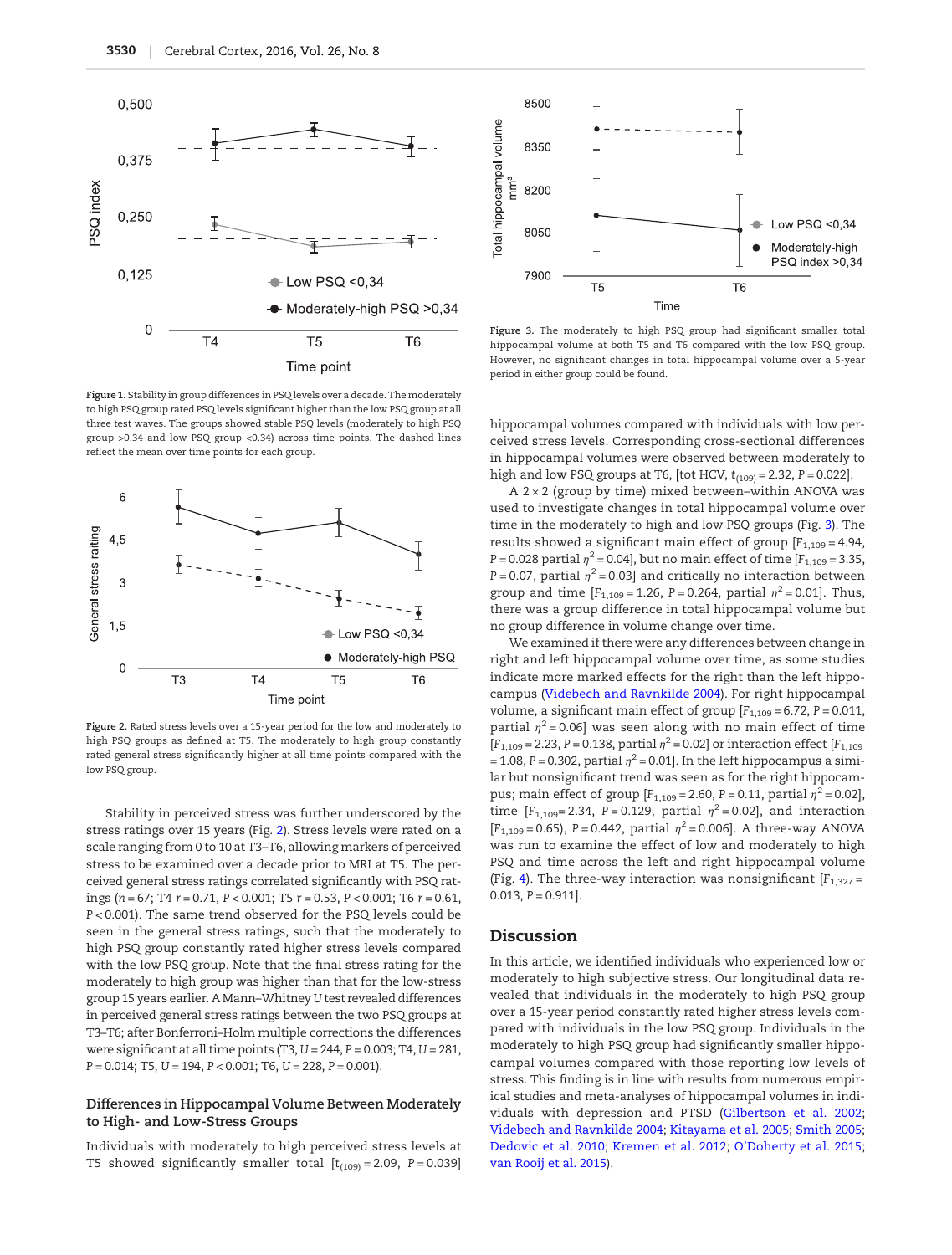

Figure 4. The moderately to high PSQ group had significant smaller right hippocampal volume at both T5 and T6 compared with the low PSQ group. No significant changes in left hippocampal volume were found, although the trend was similar to that for the right hippocampus. \*Significant group differences ( $P < 0.05$ ). The graphs represent mean values  $\pm$  SEM.

Critically, although the hippocampal volumes were smaller in the moderately to high PSQ group compared with the low PSQ group, there were no significant group differences in change [over](#page-5-0) [5](#page-5-0) [years.](#page-5-0) [To](#page-5-0) [our](#page-5-0) [kno](#page-5-0)wledge, this is the first study to relate perceived stress data over 15 years to data on hippocampal volume change over a 4- to 5-year period. In an earlier prospective study by Gianaros et al. (2007) perceived stress scores from 50 women were collected over a 20-year period. The result was similar to our finding, in that individuals with higher perceived stress scores showed a smaller (right) hippocampal volume than people [perceiving](#page-5-0) [low](#page-5-0) [level](#page-5-0)s of stress. However, as only one structural MRI session was performed, strong conclusions on the causal relationship between stress and [hippocampal](#page-5-0) [reduction](#page-5-0) could not be made (Gianaros et al. 2007).

[The](#page-5-0) fi[ndings](#page-5-0) [of](#page-5-0) [several](#page-5-0) [p](#page-5-0)[ast](#page-6-0) [human](#page-6-0) [studies](#page-6-0) [i](#page-6-0)ndicate that a smaller hippocampal volume could be a vulnerability to PTSD and depression rather than an effect (Gilbertson et al. 2002; Dedovic et al. 2010; Kremen et al. 2012; van Rooij et al. 2015). In this study, we predicted that group differences in hippocampal volume would be magnified over time if driven by high perceived stress over time, whereas no magnification of volume differences over time would be more consistent with stable individual differences. The lack of cumulative stress-related hippocampal volume loss thus argues against the "acquisition" hypothesis; that stress induces reduced hippocampal volume. However, it cannot be completely ruled out th[at](#page-5-0) [a](#page-5-0) [stress-induced](#page-5-0) [r](#page-5-0)e[ducti](#page-5-0)on of the [hippo](#page-6-0)campus had occurred very early, prior to the first MRI session. Studies investigating childhood PTSD have not found volu[metric](#page-5-0) [differe](#page-5-0)[nces](#page-6-0) [in](#page-6-0) [hippocamp](#page-6-0)[us](#page-5-0) [\(De](#page-5-0) [Bellis](#page-5-0) [et](#page-5-0) [al.](#page-5-0) [20](#page-5-0)01, 2002; Veer et al. 2015), but there is some evidence for impaired development of the hippocampus during childhood mistreatment (Dannlowski et al. 2012; Teicher et al. 2012; Keding and Herringa 2015). Traumatic or stressful events in chil[dhood](#page-5-0) [may](#page-5-0) [im](#page-5-0)pair the [development](#page-5-0) [of](#page-5-0) [the](#page-5-0) [hippocampus,](#page-5-0) which later in life can be a vulnerability factor. Genetic factors could also have contributed to individual differences in hippocampal volume (Baune et al. 2012; Dannlowski et al. 20[15](#page-3-0); Hibar et al. 2015). The study population in this study was 60 years old or younger at the first [MRI](#page-6-0) session, in a range of 25–60 year[s,](#page-5-0) [and](#page-5-0) [at](#page-5-0) [the](#page-5-0) first included retrospective test wave (T3 in Fig. 2) the age range was 35–45. There is evidence for marked between-person differences in hippocampal volume in this age segment (Lupien et al. 2007), likely reflecting both the influence of genetic factors or/and

early life events (Rabl et al. 2014; Hibar et al. 2015; Keding and Herringa 2015).

We can only speculate why a small hippocampal volume might contribute to increased [vulnerability](#page-6-0) [to](#page-6-0) [stress.](#page-6-0) [A](#page-6-0) smaller [hippocampal](#page-5-0) [volu](#page-5-0)me has been associated with negative memory bias in healthy populations and may influence how individuals deal with [new](#page-5-0) [challenges](#page-5-0) [and](#page-5-0) [stressors](#page-5-0) [\(McE](#page-5-0)wen and Gianaros 2011; Gerritsen et al. 2012). Moreover, a smaller hippocampus may less efficiently influence the hypothalamic–pituitary– adrenal (HPA) axis (Buchanan et al. 2004; Clow et al. 2010), thereby making individuals more vulnerable to diff[erent](#page-6-0) [stre](#page-6-0)ssors as [t](#page-6-0)he regulation of stress functions less effectively. A similar hippocampal volume account has been offered to explain individual differences in learning of cognitive maps (Schinazi et al. 2013).

The participants in this study represented a normal sample from a longitudinal population-based study, and were thus not included based on a history of diseases or other conditions. We found no differences between the two groups in stress-related physical and mental diseases or in the use of antidepressant and antihypertensive medicine. However, individuals in the moderately to high PSQ [group](#page-6-0) [rated](#page-6-0) [signi](#page-6-0)ficantly higher depres[sion](#page-6-0) [levels](#page-6-0) [me](#page-6-0)asured by the CES-D. Although reduced hippocampal volume is one of the most replicated findings in patients with major depressive disorder (MDD) (Videb[ech](#page-6-0) [and](#page-6-0) [Ravn](#page-6-0)kilde 2004; McKinnon et al. 2009), the mean CES-D score for individuals in the moderately to high group was 13. CES-D scores under 16 have proved to be of minor clinical relevance (Radloff 1997). Nevertheless, stress-related diseases have high comorbidity with depression and there i[s](#page-6-0) [some](#page-6-0) [indication](#page-6-0) [th](#page-6-0)at preexisting MDD can make individuals more vulnerable to stress-related disorders such as PTSD and, conversely, the presence of PTSD may increase the risk for developing MDD (O'Donnell [et](#page-5-0) [al.](#page-5-0) [2](#page-5-0)004). The [moderately](#page-5-0) [to](#page-5-0) high PSQ group also reported poorer sleep quality and restorative sleep. Stress has been associated with both depression and sleeping problems in the normal population (Bergdahl and Bergdahl 2002).

The main results on hippocampal volume reflected the total (left + right) hippocampus. In additional analyses of the left and th[e](#page-5-0) [right](#page-5-0) [hippocampus](#page-5-0) separately, we found some support for [a](#page-5-0) [stronger](#page-5-0) [difference](#page-5-0) between stress groups in the r[ig](#page-3-0)ht hippocampus. This is in line with some previous findings in chronic life stress (Gianaros et al. 2007) and in studies of depressed patients (Mathias et al. 2016). However, qualitatively (Fig. 3) the pattern was similar for the left and the right hippocampus, and the formal analysis of laterality effects did not reach significa[nce.](#page-6-0)

Limitations of the study include the fact that we did not control for [the](#page-6-0) [number](#page-6-0) [of](#page-6-0) [critical](#page-6-0) life events, which could have influenced the results (Rabl et al. 2014). However, the number of life events might not be as important as how individuals experience different events (Sundstrom et al. 2014). There were no significant differences in reported psychiatric diseases between low and moderately to high PSQ groups. However, the information on diseases was based on the participants' subjective reports and we cannot be sure that they reported correct diseases and we cannot exclude that participants had psychiatric diseases that they did not report. We chose not [to](#page-6-0) [analyze](#page-6-0) [subreg](#page-6-0)i[ons](#page-6-0) [of](#page-6-0) [the](#page-6-0) [hi](#page-6-0)ppocampus. Segmentation of hippocampal subfields is a challenge for both the Freesurfer automatic segmentation tool and for manual hippocampus segmentation protocols (Wisse et al. 2014; Yushkevich et al. 2015). However, further analyses of hippocampal subfields such as the dentate gyrus, CA1, and CA3 may contribute additional information.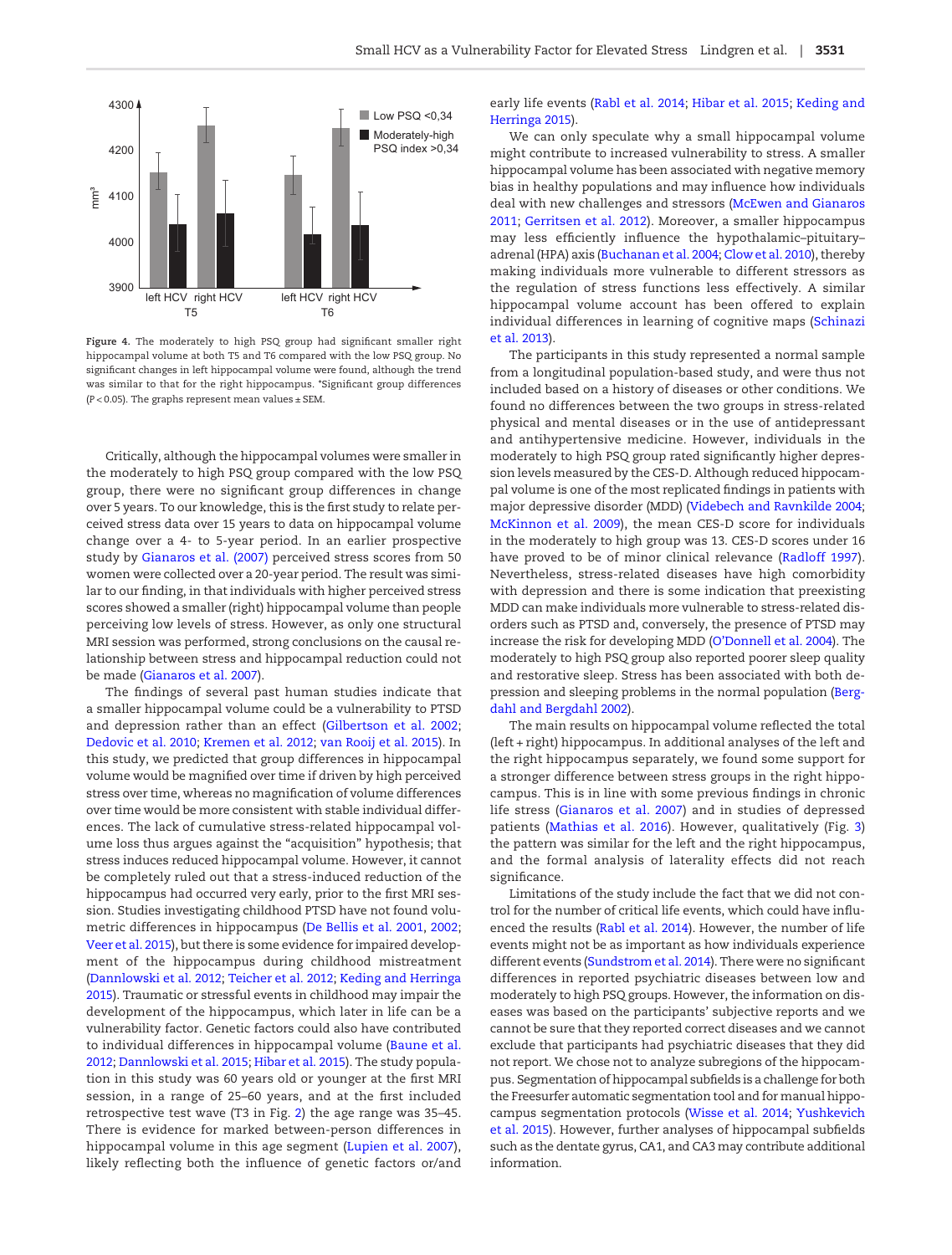<span id="page-5-0"></span>In conclusion, to our knowledge, this is the first study to examine perceived stress levels over a fifteen-year period in relation to hippocampal volumes over a 5-year period. Our findings demonstrate that long-term stability in perceived stress was associated with smaller hippocampal volume, but no cumulative stress-related hippocampal volume loss. These findings suggest that a smaller hippocampal volume in younger and middle age might be a vulnerability factor that contributes to why some perceive events as more stressful than others, and ultimately why some individuals develop stress-related disorders.

## Funding

This work was supported by Knut and Alice Wallenberg Foundation. Funding to pay the Open Access publication charges for this article was provided by Knut and Alice Wallenberg Foundation.

## **Notes**

Conflict of Interest: None declared.

## References

- Baune BT, Konrad C, Grotegerd D, Suslow T, Ohrmann P, Bauer J, Arolt V, Heindel W, Domschke K, Schoning S, et al. 2012. Tumor necrosis factor gene variation predicts hippocampus volume in healthy individuals. Biol Psychiatry. 72(8):655–662.
- Bergdahl J, Bergdahl M. 2002. Perceived stress in adults: prevalence and association of depression, anxiety and medication in a Swedish population. Stress Health. 18(5):235–241.
- Bremner JD. 2001. Hypotheses and controversies related to effects of stress on the hippocampus: an argument for stress-induced damage to the hippocampus in patients with posttraumatic stress disorder. Hippocampus. 11(2):75–81; Discussion 82–4.
- Buchanan TW, Kern S, Allen JS, Tranel D, Kirschbaum C. 2004. Circadian regulation of cortisol after hippocampal damage in humans. Biol Psychiatry. 56(9):651–656.
- Chao LL, Yaffe K, Samuelson K, Neylan TC. 2014. Hippocampal volume is inversely related to PTSD duration. Psychiatry Res Neuroimaging. 222(3):119–123.
- Clow A, Hucklebridge F, Stalder T, Evans P, Thorn L. 2010. The cortisol awakening response: more than a measure of HPA axis function. Neurosci Biobehav Rev. 35(1):97–103.
- Dale AM, Fischl B, Sereno MI. 1999. Cortical surface-based analysis. I. Segmentation and surface reconstruction. Neuroimage. 9(2):179–194.
- Dannlowski U, Grabe HJ, Wittfeld K, Klaus J, Konrad C, Grotegerd D, Redlich R, Suslow T, Opel N, Ohrmann P, et al. 2015. Multimodal imaging of a tescalcin (TESC)-regulating polymorphism (rs7294919)-specific effects on hippocampal gray matter structure. Mol Psychiatry. 20(3):398–404.
- Dannlowski U, Stuhrmann A, Beutelmann V, Zwanzger P, Lenzen T, Grotegerd D, Domschke K, Hohoff C, Ohrmann P, Bauer J, et al. 2012. Limbic scars: long-term consequences of childhood maltreatment revealed by functional and structural magnetic resonance imaging. Biol Psychiatry. 71(4):286–293.
- De Bellis MD, Hall J, Boring AM, Frustaci K, Moritz G. 2001. A pilot longitudinal study of hippocampal volumes in pediatric maltreatment-related posttraumatic stress disorder. Biol Psychiatry. 50(4):305–309.
- De Bellis MD, Keshavan MS, Shifflett H, Iyengar S, Beers SR, Hall J, Moritz G. 2002. Brain structures in pediatric maltreatmentrelated posttraumatic stress disorder: a sociodemographically matched study. Biol Psychiatry. 52(11):1066–1078.
- Dedovic K, Engert V, Duchesne A, Lue SD, Andrews J, Efanov SI, Beaudry T, Pruessner JC. 2010. Cortisol awakening response and hippocampal volume: vulnerability for major depressive disorder? Biol Psychiatry. 68(9):847–853.
- Felmingham K, Williams LM, Whitford TJ, Falconer E, Kemp AH, Peduto A, Bryant RA. 2009. Duration of posttraumatic stress disorder predicts hippocampal grey matter loss. Neuroreport. 20(16):1402–1406.
- Gerritsen L, Rijpkema M, van Oostrom I, Buitelaar J, Franke B, Fernandez G, Tendolkar I. 2012. Amygdala to hippocampal volume ratio is associated with negative memory bias in healthy subjects. Psychol Med. 42(2):335–343.
- Gianaros PJ, Jennings JR, Sheu LK, Greer PJ, Kuller LH, Matthews KA. 2007. Prospective reports of chronic life stress predict decreased grey matter volume in the hippocampus. Neuroimage. 35(2):795–803.
- Gilbertson MW, Shenton ME, Ciszewski A, Kasai K, Lasko NB, Orr SP, Pitman RK. 2002. Smaller hippocampal volume predicts pathologic vulnerability to psychological trauma. Nat Neurosci. 5(11):1242–1247.
- Hibar DP, Stein JL, Renteria ME, Arias-Vasquez A, Desrivieres S, Jahanshad N, Toro R, Wittfeld K, Abramovic L, Andersson M, et al. 2015. Common genetic variants influence human subcortical brain structures. Nature. 520(7546):U224–U216.
- Holm S. 1979. A simple sequentially rejective multiple test procedure. Scand J Stat. 6(2):65–70.
- Keding TJ, Herringa RJ. 2015. Abnormal structure of fear circuitry in pediatric post-traumatic stress disorder. Neuropsychopharmacology. 40(3):537–545.
- Kitayama N, Vaccarino V, Kutner M, Weiss P, Bremner JD. 2005. Magnetic resonance imaging (MRI) measurement of hippocampal volume in posttraumatic stress disorder: a metaanalysis. J Affect Disord. 88(1):79–86.
- Kremen WS, Koenen KC, Afari N, Lyons MJ. 2012. Twin studies of posttraumatic stress disorder: Differentiating vulnerability factors from sequelae. Neuropharmacology. 62(2):647–653.
- Levenstein S, Prantera C, Varvo V, Scribano ML, Berto E, Luzi C, Andreoli A. 1993. Development of the Perceived Stress Questionnaire: a new tool for psychosomatic research. J Psychosom Res. 37(1):19–32.
- Lupien SJ, de Leon M, de Santi S, Convit A, Tarshish C, Nair NP, Thakur M, McEwen BS, Hauger RL, Meaney MJ. 1998. Cortisol levels during human aging predict hippocampal atrophy and memory deficits. Nat Neurosci. 1(1):69–73.
- Lupien SJ, Evans A, Lord C, Miles J, Pruessner M, Pike B, Pruessner JC. 2007. Hippocampal volume is as variable in young as in older adults: Implications for the notion of hippocampal atrophy in humans. Neuroimage. 34(2): 479–485.
- Magarinos AM, Mcewen BS. 1995. Stress-induced atrophy of apical dendrites of hippocampal Ca3c neurons - involvement of glucocorticoid secretion and excitatory amino-acid receptors. Neuroscience. 69(1):89–98.
- Magarinos AM, McEwen BS, Flugge G, Fuchs E. 1996. Chronic psychosocial stress causes apical dendritic atrophy of hippocampal CA3 pyramidal neurons in subordinate tree shrews. J Neurosci. 16(10):3534–3540.
- Mathias SR, Knowles EE, Kent JW Jr, McKay DR, Curran JE, de Almeida MA, Dyer TD, Goring HH, Olvera RL, Duggirala R, et al. 2016. Recurrent major depression and right hippocampal volume: a bivariate linkage and association study. Hum Brain Mapp. 37(1):191–202.
- McEwen BS. 1999. Stress and hippocampal plasticity. Annu Rev Neurosci. 22:105–122.